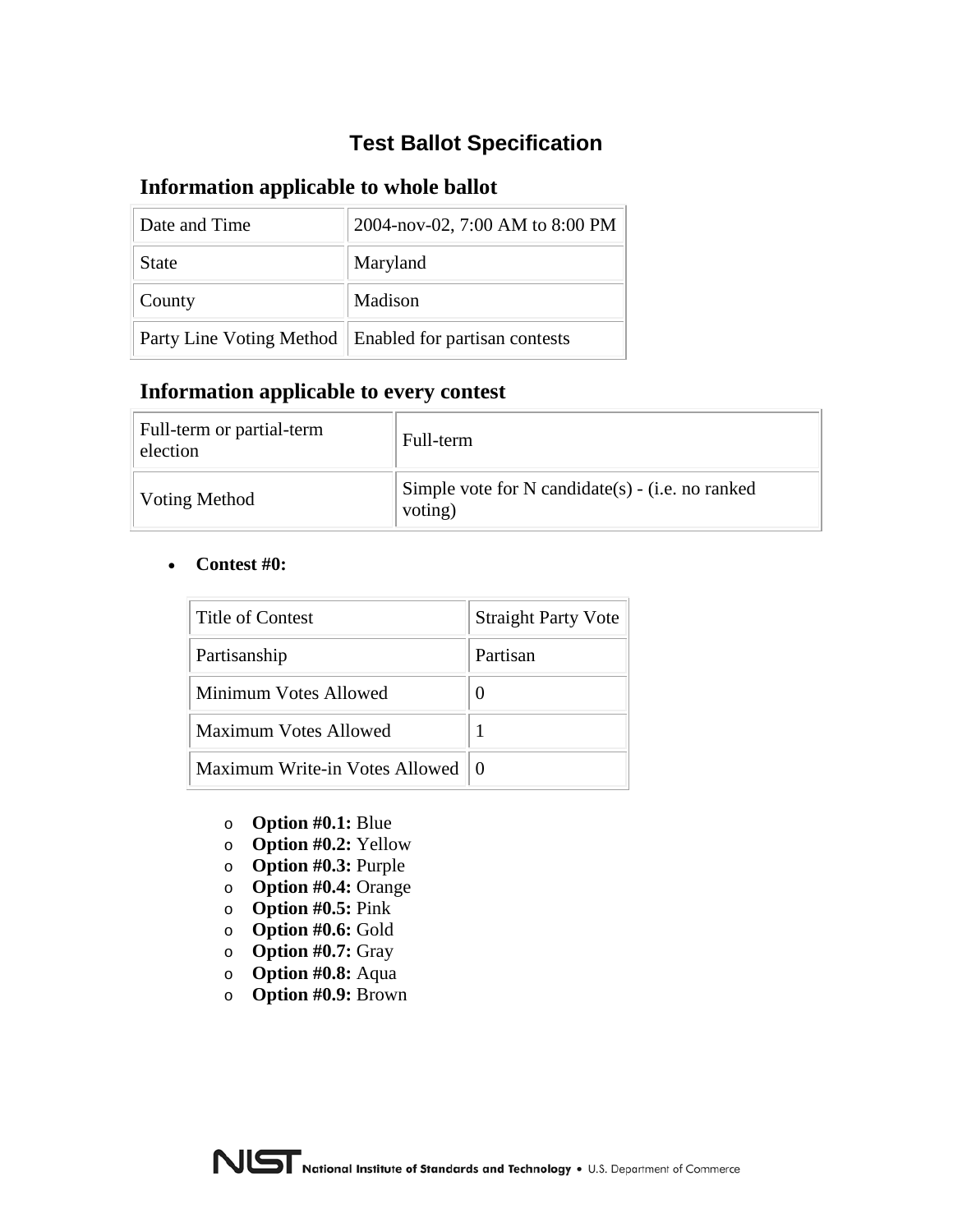#### • **Contest #1:**

| Title of Office                          | President and Vice-President of the United<br><b>States</b> |
|------------------------------------------|-------------------------------------------------------------|
| District of Office                       | <b>United States</b>                                        |
| Partisanship                             | Partisan                                                    |
| Minimum Votes Allowed                    | 0                                                           |
| Maximum Votes Allowed                    |                                                             |
| <b>Maximum Write-in Votes</b><br>Allowed | 0                                                           |

- o **Candidate #1.1:** Joseph Barchi and Joseph Hallaren / Blue
- o **Candidate #1.2:** Adam Cramer and Greg Vuocolo / Yellow
- o **Candidate #1.3:** Daniel Court and Amy Blumhardt / Purple
- o **Candidate #1.4:** Alvin Boone and James Lian / Orange
- o **Candidate #1.5:** Austin Hildebrand-MacDougall and James Garritty / Pink
- o **Candidate #1.6:** Martin Patterson and Clay Lariviere / Gold
- o **Candidate #1.7:** Elizabeth Harp and Antoine Jefferson / Gray
- o **Candidate #1.8:** Charles Layne and Andrew Kowalski / Aqua
- o **Candidate #1.9:** Marzena Pazgier and Welton Phelps / Brown
- **Contest #2:**

| Title of Office                | <b>US</b> Senate |
|--------------------------------|------------------|
| District of Office             | Statewide        |
| Partisanship                   | Partisan         |
| Minimum Votes Allowed          | 0                |
| Maximum Votes Allowed          | 1                |
| Maximum Write-in Votes Allowed |                  |

- o **Candidate #2.1:** Dennis Weiford / Blue
- o **Candidate #2.2:** Lloyd Garriss / Yellow
- o **Candidate #2.3:** Sylvia Wentworth-Farthington / Purple
- o **Candidate #2.4:** John Hewetson / Orange

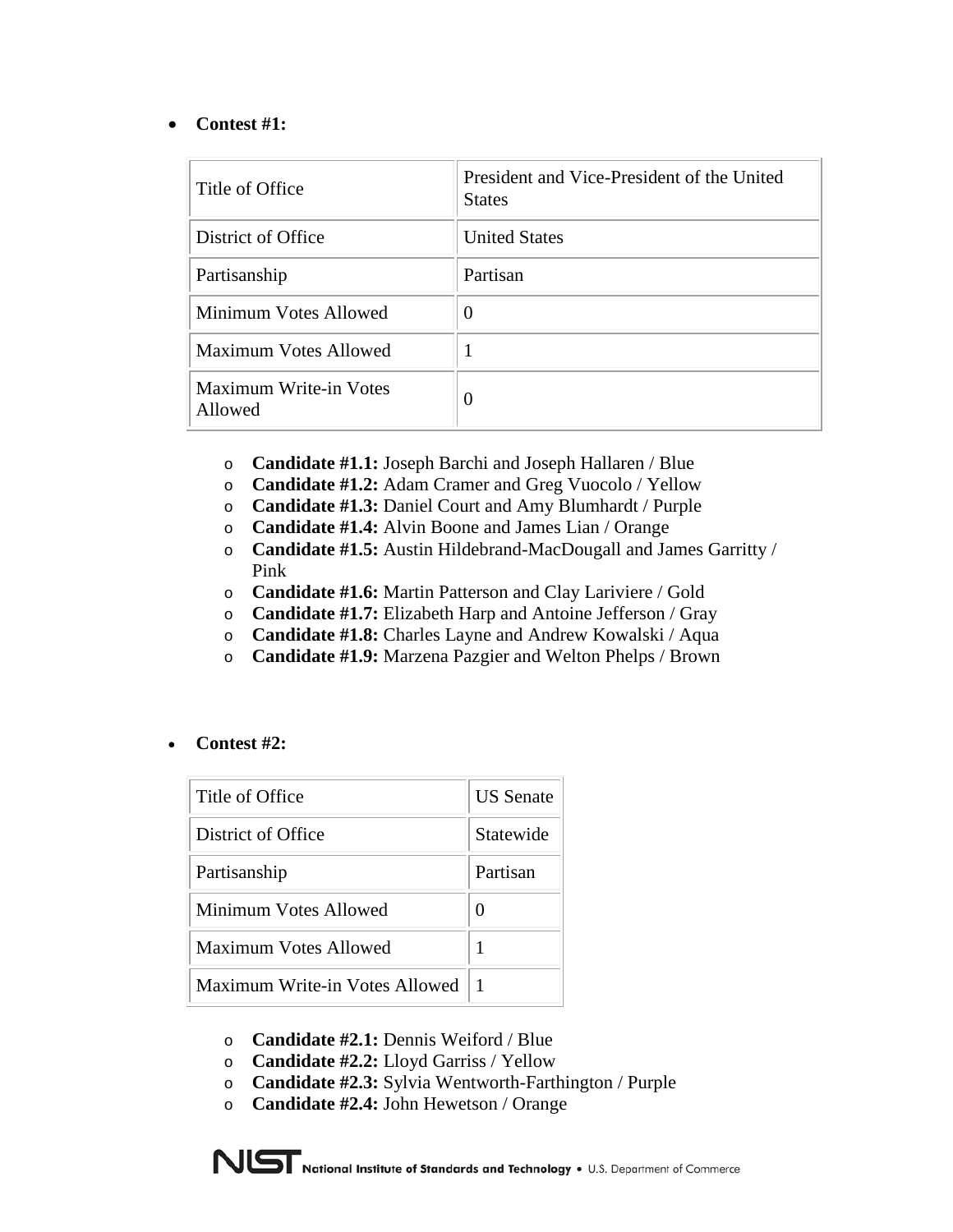- o **Candidate #2.5:** Victor Martinez / Pink
- o **Candidate #2.6:** Heather Portier / Gold
- o **Candidate #2.7:** David Platt / Gray

#### • **Contest #3:**

| Title of Office                | US Representative          |
|--------------------------------|----------------------------|
| District of Office             | 6th Congressional District |
| Partisanship                   | Partisan                   |
| Minimum Votes Allowed          | 0                          |
| <b>Maximum Votes Allowed</b>   |                            |
| Maximum Write-in Votes Allowed |                            |

- o **Candidate #3.1:** Brad Plunkard / Blue
- o **Candidate #3.2:** Bruce Reeder / Yellow
- o **Candidate #3.3:** Brad Schott / Purple
- o **Candidate #3.4:** Glen Tawney / Orange
- o **Candidate #3.5:** Carroll Forrest / Pink

#### • **Contest #4:**

| Title of Office                | Governor  |
|--------------------------------|-----------|
| District of Office             | Statewide |
| Partisanship                   | Partisan  |
| Minimum Votes Allowed          | 0         |
| Maximum Votes Allowed          | 1         |
| Maximum Write-in Votes Allowed |           |

- o **Candidate #4.1:** Charlene Franz / Blue
- o **Candidate #4.2:** Gerard Harris / Yellow
- o **Candidate #4.3:** Linda Bargmann / Purple
- o **Candidate #4.4:** Barbara Adcock / Orange
- o **Candidate #4.5:** Carrie Steel-Loy / Pink

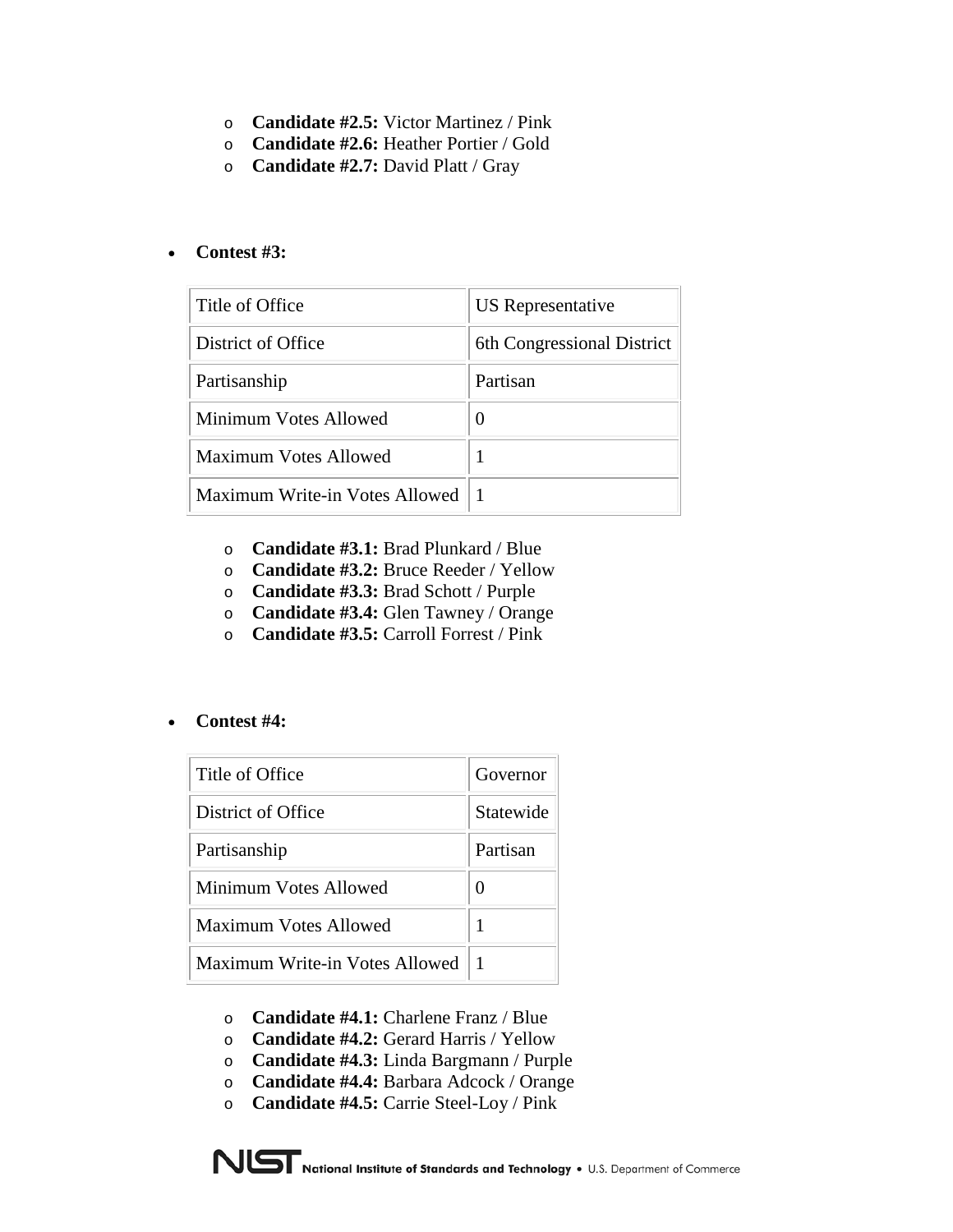- o **Candidate #4.6:** Frederick Sharp / Gold
- o **Candidate #4.7:** Alex Wallace /Gray
- o **Candidate #4.8:** Barbara Williams / Aqua
- o **Candidate #4.9:** Althea Sharp / Brown
- o **Candidate #4.10:** Douglas Alpern / Independent
- o **Candidate #4.11:** Ann Windbeck / Independent
- o **Candidate #4.12:** Mike Greher / Independent
- o **Candidate #4.13:** Patricia Alexander / Independent
- o **Candidate #4.14:** Kenneth Mitchell / Independent
- o **Candidate #4.15:** Stan Lee / Independent
- o **Candidate #4.16:** Henry Ash / Independent
- o **Candidate #4.17:** Karen Kennedy / Independent
- o **Candidate #4.18:** Van Jackson / Independent
- o **Candidate #4.19:** Debbie Brown / Independent
- o **Candidate #4.20:** Joseph Teller / Independent
- o **Candidate #4.21:** Greg Ward / Independent
- o **Candidate #4.22:** Lou Murphy / Independent
- o **Candidate #4.23:** Jane Newman / Independent
- o **Candidate #4.24:** Jack Callanann / Independent
- o **Candidate #4.25:** Esther York / Independent
- o **Candidate #4.26:** Glen Chandler / Independent
- o **Candidate #4.27:** Marcia Colgate / Independent
- o **Candidate #4.28:** Leslie Porter / Independent
- o **Candidate #4.29:** Molly Dalton / Independent
- o **Candidate #4.30:** David Davis / Independent
- o **Candidate #4.31:** May Peterson / Independent
- o **Candidate #4.32:** Patricia Dawkins / Independent
- o **Candidate #4.33:** Suzanne Adams / Independent
- o **Candidate #4.34:** Mary Miller / Independent
- o **Candidate #4.35:** Rosalind Leigh / Independent
- o **Candidate #4.36:** Elaine Henry / Independent
- o **Candidate #4.37:** Gail Moses / Independent
- o **Candidate #4.38:** Daniel Jones / Independent
- o **Candidate #4.39:** Don Maybee / Independent
- o **Candidate #4.40:** Lillian Cohen / Independent
- o **Candidate #4.41:** Richard Mitchell / Independent
- o **Candidate #4.42:** Pat York / Independent
- o **Candidate #4.43:** Linda Rappaport / Independent
- o **Candidate #4.44:** Mike Porter / Independent
- o **Candidate #4.45:** Margaret Sharp / Independent
- o **Candidate #4.46:** Cathy Steele / Independent
- o **Candidate #4.47:** Lawrence Smith / Independent
- o **Candidate #4.48:** Bill Kendrick / Independent
- o **Candidate #4.49:** Fred Stein / Independent
- o **Candidate #4.50:** Jerry Cole / Independent
- o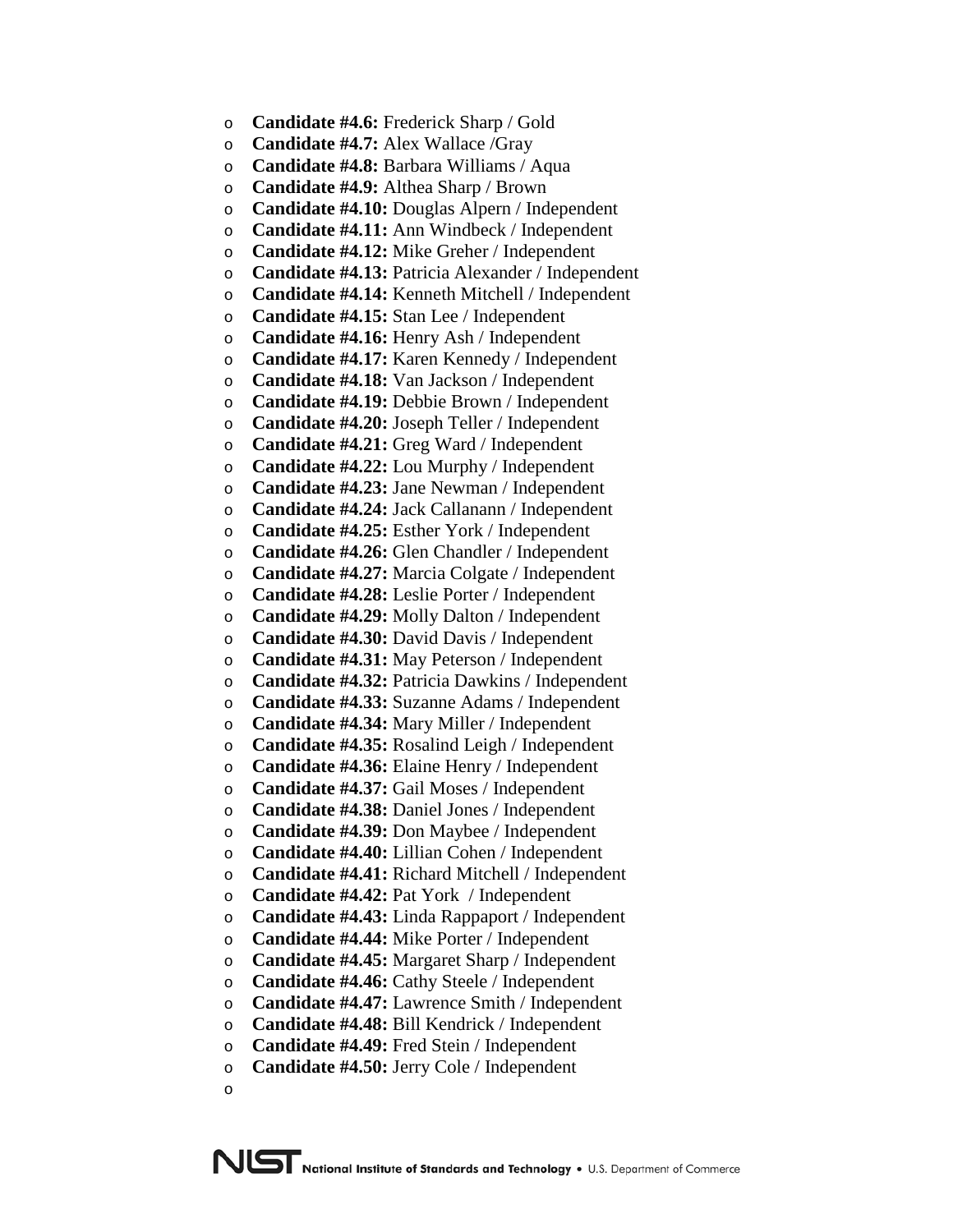#### • **Contest #5:**

| Title of Office                | Lieutenant-Governor |
|--------------------------------|---------------------|
| District of Office             | Statewide           |
| Partisanship                   | Partisan            |
| Minimum Votes Allowed          |                     |
| Maximum Votes Allowed          |                     |
| Maximum Write-in Votes Allowed |                     |

- o **Candidate #5.1:** Chris Norberg / Blue
- o **Candidate #5.2:** Anthony Parks / Yellow
- o **Candidate #5.3:** Luis Garcia / Purple
- o **Candidate #5.4:** Charles Qualey / Orange
- o **Candidate #5.5:** George Hovis / Pink
- o **Candidate #5.6:** Burt Zirkle / Gold
- o **Candidate #5.7:** Brenda Davis / Gray
- o **Candidate #5.8:** Edward Freeman / Aqua
- o **Candidate #5.9:** Paul Swan / Brown
- **Contest #6:**

| Title of Office                | <b>Registrar of Deeds</b> |
|--------------------------------|---------------------------|
| District of Office             | Countywide                |
| Partisanship                   | Partisan                  |
| Minimum Votes Allowed          |                           |
| Maximum Votes Allowed          |                           |
| Maximum Write-in Votes Allowed |                           |

o **Candidate #6.1:** Laila Shamsi / Yellow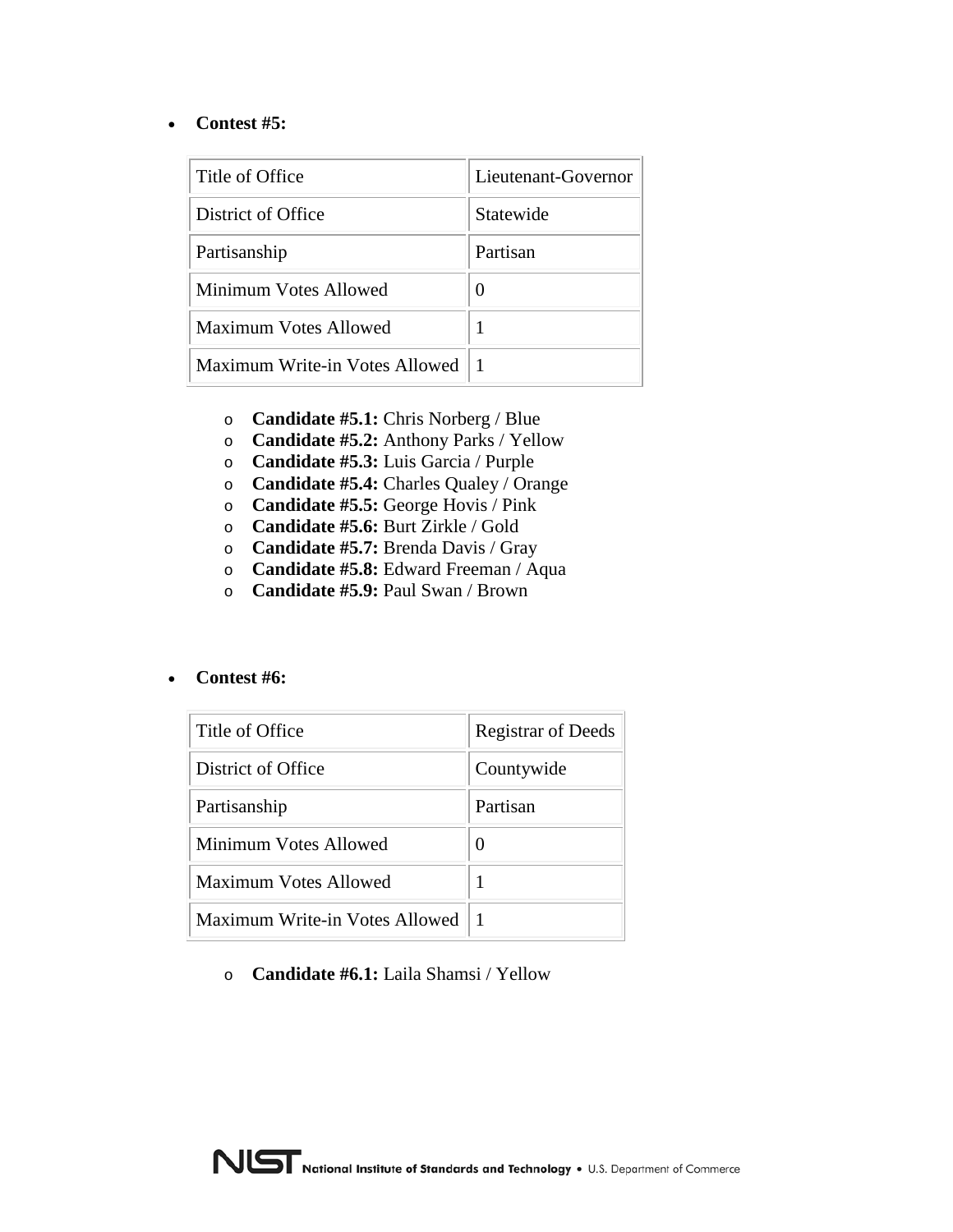#### • **Contest #7:**

| Title of Office                | <b>State Senator</b> |
|--------------------------------|----------------------|
| District of Office             | 31st District        |
| Partisanship                   | Partisan             |
| Minimum Votes Allowed          |                      |
| Maximum Votes Allowed          |                      |
| Maximum Write-in Votes Allowed |                      |

- o **Candidate #7.1:** Edward Shiplett / Blue
- o **Candidate #7.2:** Marty Talarico / Yellow

#### • **Contest #8:**

| Title of Office                | State Assemblyman |
|--------------------------------|-------------------|
| District of Office             | 54th District     |
| Partisanship                   | Partisan          |
| Minimum Votes Allowed          |                   |
| Maximum Votes Allowed          |                   |
| Maximum Write-in Votes Allowed |                   |

- o **Candidate #8.1:** Andrea Solis / Blue
- o **Candidate #8.2:** Amos Keller / Yellow

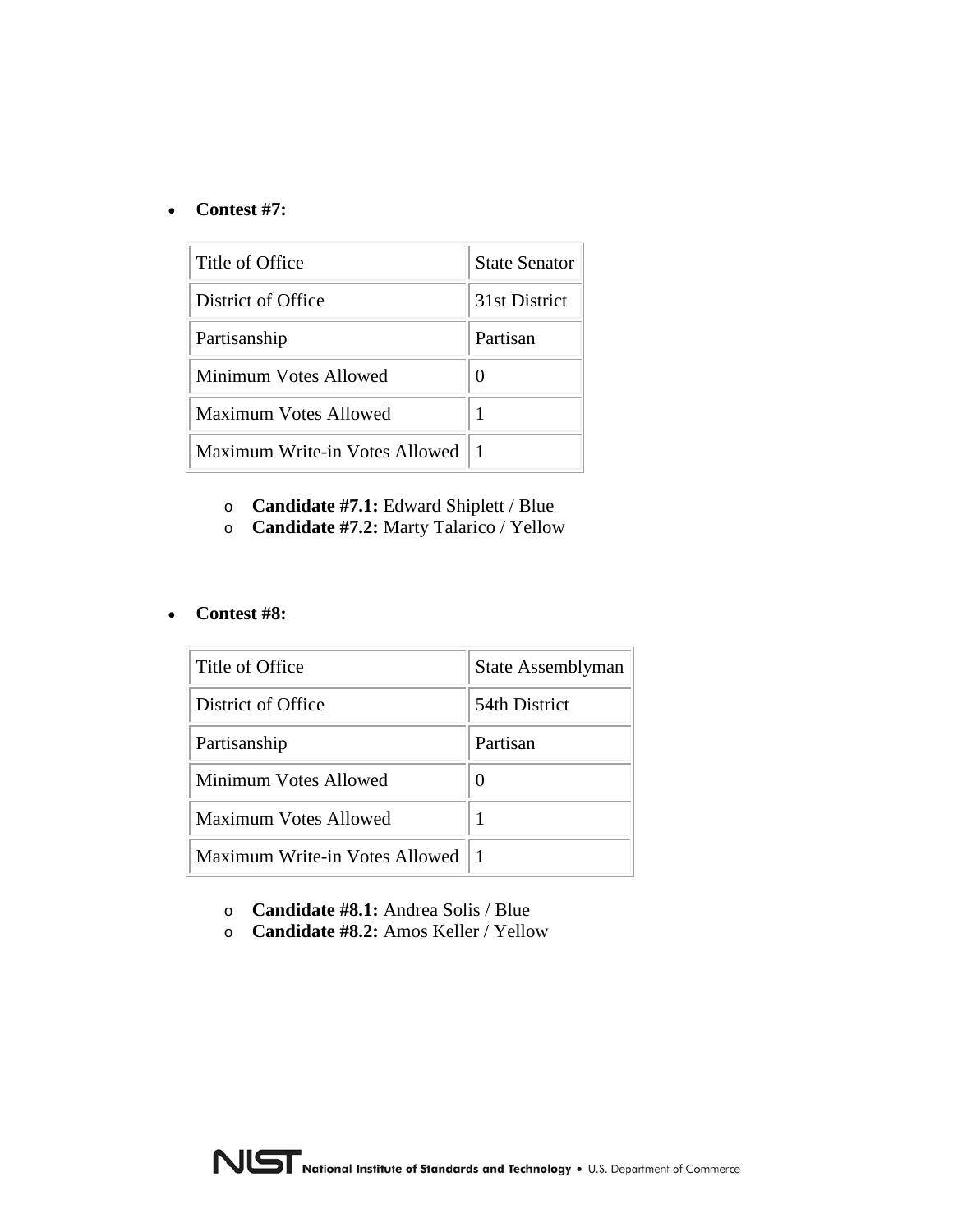#### • **Contest #9:**

| Title of Office                | <b>County Commissioners</b> |
|--------------------------------|-----------------------------|
| District of Office             | Countywide                  |
| Partisanship                   | Partisan                    |
| Minimum Votes Allowed          |                             |
| Maximum Votes Allowed          | 5                           |
| Maximum Write-in Votes Allowed | $\overline{\mathbf{5}}$     |

- o **Candidate #9.1:** Camille Argent / Blue
- o **Candidate #9.2:** Chloe Witherspoon / Blue
- o **Candidate #9.3:** Clayton Bainbridge / Blue
- o **Candidate #9.4:** Amanda Marracini / Yellow
- o **Candidate #9.5:** Charlene Hennessey / Yellow
- o **Candidate #9.6:** Eric Savoy / Yellow
- o **Candidate #9.7:** Sheila Moskowitz / Purple
- o **Candidate #9.8:** Mary Tawa / Purple
- o **Candidate #9.9:** Damian Rangel / Purple
- o **Candidate #9.10:** Valarie Altman / Orange
- o **Candidate #9.11:** Helen Moore / Orange
- o **Candidate #9.12:** John White / Orange
- o **Candidate #9.13:** Joe Lee / Pink
- o **Candidate #9.14:** Joe Barry / Pink
- o **Candidate #9.15** Martin Schreiner / Gray

#### • **Contest #10:**

| Title of Office                | Court of Appeals Judge |
|--------------------------------|------------------------|
| District of Office             | Statewide, 4th seat    |
| Partisanship                   | Non-partisan           |
| Minimum Votes Allowed          | $\mathbf{\Omega}$      |
| Maximum Votes Allowed          |                        |
| Maximum Write-in Votes Allowed |                        |

o **Candidate #10.1:** Michael Marchesani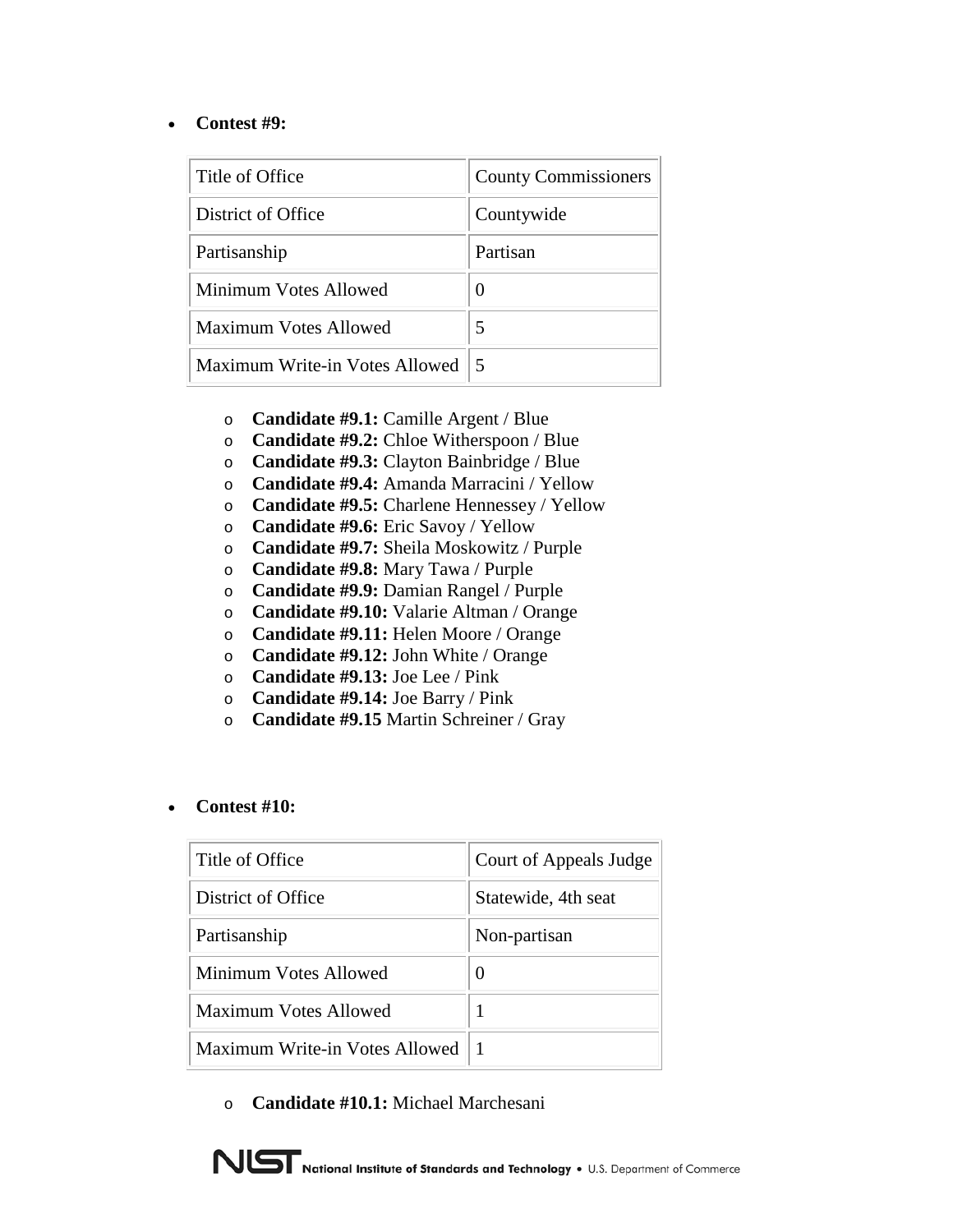#### • **Contest #11:**

| Title of Office                | <b>Water Commissioners</b> |  |
|--------------------------------|----------------------------|--|
| District of Office             | City of Springfield        |  |
| Partisanship                   | Partisan                   |  |
| Minimum Votes Allowed          |                            |  |
| Maximum Votes Allowed          | 2                          |  |
| Maximum Write-in Votes Allowed |                            |  |

- o **Candidate #11.1:** Orville White / Blue
- o **Candidate #11.2:** Gregory Seldon / Yellow

#### • **Contest #12:**

| Title of Office                | City Council        |
|--------------------------------|---------------------|
| District of Office             | City of Springfield |
| Partisanship                   | Partisan            |
| Minimum Votes Allowed          | $\mathbf{\Omega}$   |
| Maximum Votes Allowed          | 4                   |
| Maximum Write-in Votes Allowed | 4                   |

- o **Candidate #12.1:** Harvey Eagle / Blue
- o **Candidate #12.2:** Randall Rupp / Blue
- o **Candidate #12.3:** Carroll Shry / Blue
- o **Candidate #12.4:** Beverly Barker / Yellow
- o **Candidate #12.5:** Donald Davis / Yellow
- o **Candidate #12.6:** Hugh Smith / Yellow
- o **Candidate #12.7:** Reid Feister / Yellow

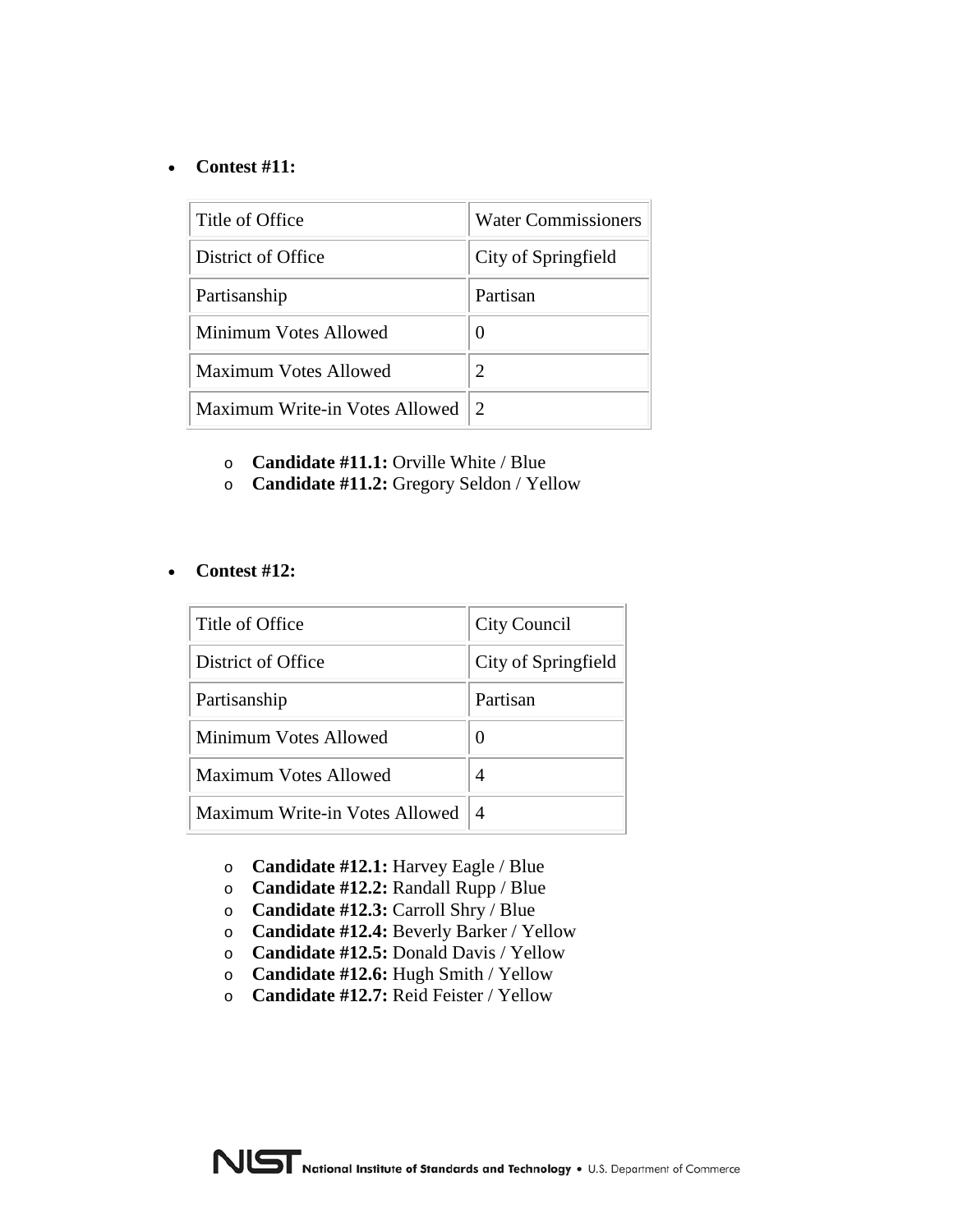## • **Retention Question #1:**

| Wording of | Retain Robert Demergue as Chief Justice of the Supreme |
|------------|--------------------------------------------------------|
| Question   | $\vert$ Court?                                         |

## • **Retention Question #2:**

| Wording of | Retain Elmer Hull as Associate Justice of the Supreme |
|------------|-------------------------------------------------------|
| Question   | $\vert$ Court?                                        |

## • **Referendum #1:**

| Title of<br>proposition   | PROPOSED CONSTITUTIONAL AMENDMENT C                                                                                                                                                                                                                                                                                                                                                                                                                                                                                                                                                                                                                                                                                                                                                                                                                                                          |
|---------------------------|----------------------------------------------------------------------------------------------------------------------------------------------------------------------------------------------------------------------------------------------------------------------------------------------------------------------------------------------------------------------------------------------------------------------------------------------------------------------------------------------------------------------------------------------------------------------------------------------------------------------------------------------------------------------------------------------------------------------------------------------------------------------------------------------------------------------------------------------------------------------------------------------|
| Wording of<br>proposition | Shall there be amendments to the State constitution intended to<br>have the collective effect of ensuring the separation of<br>governmental power among the three branches of state<br>government: the legislative branch, the executive branch and the<br>judicial branch?                                                                                                                                                                                                                                                                                                                                                                                                                                                                                                                                                                                                                  |
|                           | a. Article III, Section 6 of the Constitution shall be amended to<br>read as follows:                                                                                                                                                                                                                                                                                                                                                                                                                                                                                                                                                                                                                                                                                                                                                                                                        |
|                           | Section 6. Holding of offices under other governments. - Senators<br>and representatives not to hold other appointed offices under state<br>government. -- No person holding any office under the government<br>of the United States, or of any other state or country, shall act as a<br>general officer or as a member of the general assembly, unless at<br>the time of taking such engagement that person shall have resigned<br>the office under such government; and if any general officer,<br>senator, representative, or judge shall, after election and<br>engagement, accept any appointment under any other government,<br>the office under this shall be immediately vacated; but this<br>restriction shall not apply to any person appointed to take<br>deposition or acknowledgement of deeds, or other legal<br>instruments, by the authority of any other state or country. |
|                           | No senator or representative shall, during the time for which he or<br>she was elected, be appointed to any state office, board,<br>commission or other state or quasi-public entity exercising<br>executive power under the laws of this state, and no person<br>holding any executive office or serving as a member of any board,<br>commission or other state or quasi-public entity exercising                                                                                                                                                                                                                                                                                                                                                                                                                                                                                           |

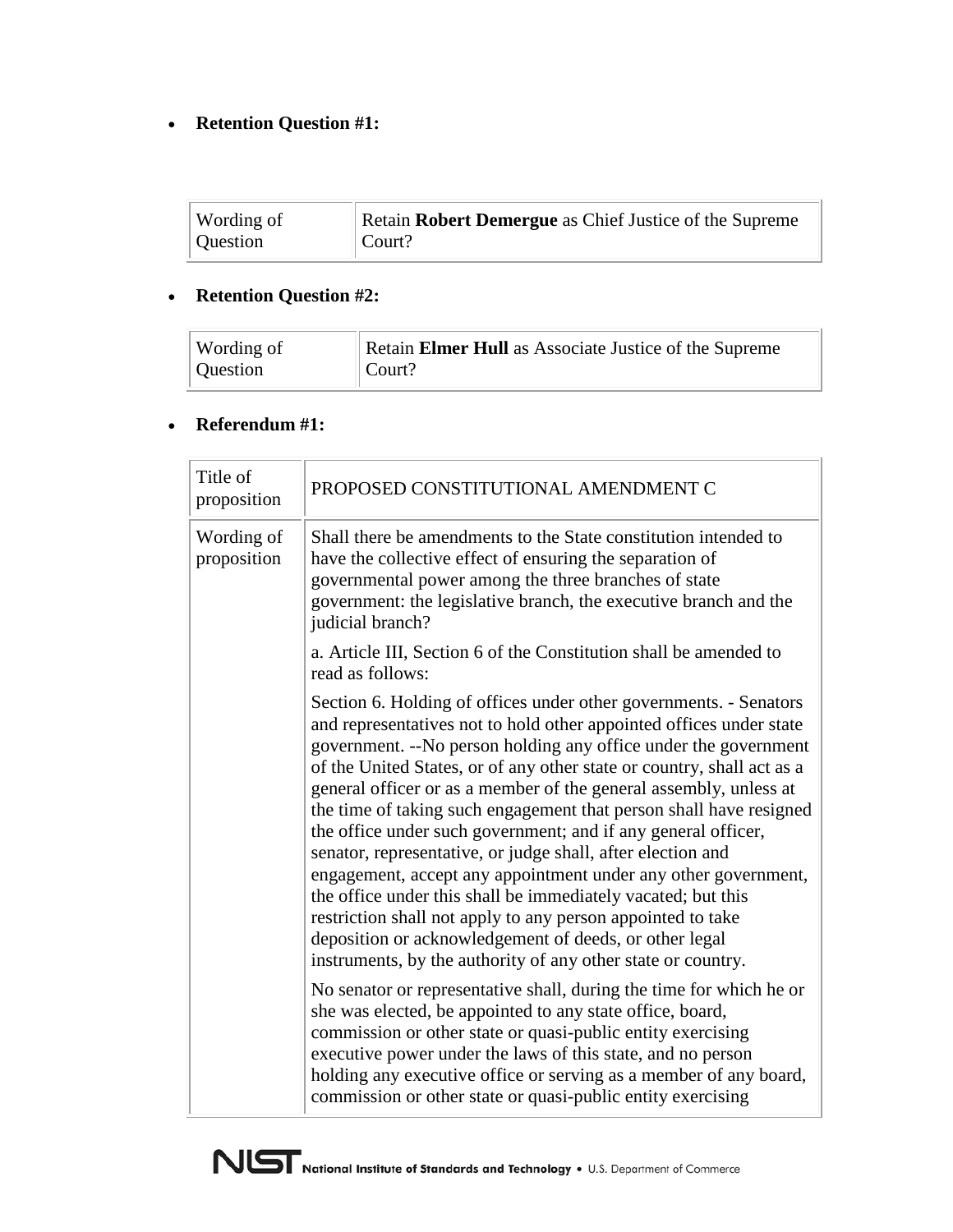| executive power under the laws of this state shall be a member of<br>the senate or the house of representatives during his or her<br>continuance in such office.                                                                                                                                                                                                                                                                                                                                                                                                                                                     |
|----------------------------------------------------------------------------------------------------------------------------------------------------------------------------------------------------------------------------------------------------------------------------------------------------------------------------------------------------------------------------------------------------------------------------------------------------------------------------------------------------------------------------------------------------------------------------------------------------------------------|
| b. Article V of the Constitution shall be amended to read as<br>follows: The powers of the government shall be distributed into<br>three (3) separate and distinct departments: the legislative, the<br>executive and the judicial.                                                                                                                                                                                                                                                                                                                                                                                  |
| c. Article VI, Section 10 of the Constitution shall be deleted in its<br>entirety.                                                                                                                                                                                                                                                                                                                                                                                                                                                                                                                                   |
| d. Article IX, Section 5 of the Constitution shall be amended to<br>read as follows:                                                                                                                                                                                                                                                                                                                                                                                                                                                                                                                                 |
| Section 5. Powers of appointment. The governor shall, by and<br>with the advice and consent of the senate, appoint all officers of<br>the state whose appointment is not herein otherwise provided for<br>and all members of any board, commission or other state or quasi-<br>public entity which exercises executive power under the laws of<br>this state; but the general assembly may by law vest the<br>appointment of such inferior officers, as they deem proper, in the<br>governor, or within their respective departments in the other<br>general officers, the judiciary or in the heads of departments. |
|                                                                                                                                                                                                                                                                                                                                                                                                                                                                                                                                                                                                                      |

## • **Referendum #2:**

| Title of<br>proposition   | PROPOSED CONSTITUTIONAL AMENDMENT D                                                                                                                                                                                                                                                                                                                                                                                                                                                                                                                                                                                                                       |
|---------------------------|-----------------------------------------------------------------------------------------------------------------------------------------------------------------------------------------------------------------------------------------------------------------------------------------------------------------------------------------------------------------------------------------------------------------------------------------------------------------------------------------------------------------------------------------------------------------------------------------------------------------------------------------------------------|
| Wording of<br>proposition | Shall there be an amendment to the State constitution concerning<br>recovery of damages relating to construction of real property<br>improvements, and, in connection therewith, prohibiting laws that<br>limit or impair a property owner's right to recover damages caused<br>by a failure to construct an improvement in a good and<br>workmanlike manner; defining "good and workmanlike manner"<br>to include construction that is suitable for its intended purposes;<br>and permitting exceptions for laws that limit punitive damages,<br>afford governmental immunity, or impose time limits of specified<br>minimum lengths on filing lawsuits? |

## • **Referendum #3:**

| Title of<br>proposition | PROPOSED CONSTITUTIONAL AMENDMENT H                                |
|-------------------------|--------------------------------------------------------------------|
| Wording of              | Shall there be an amendment to the State constitution allowing the |

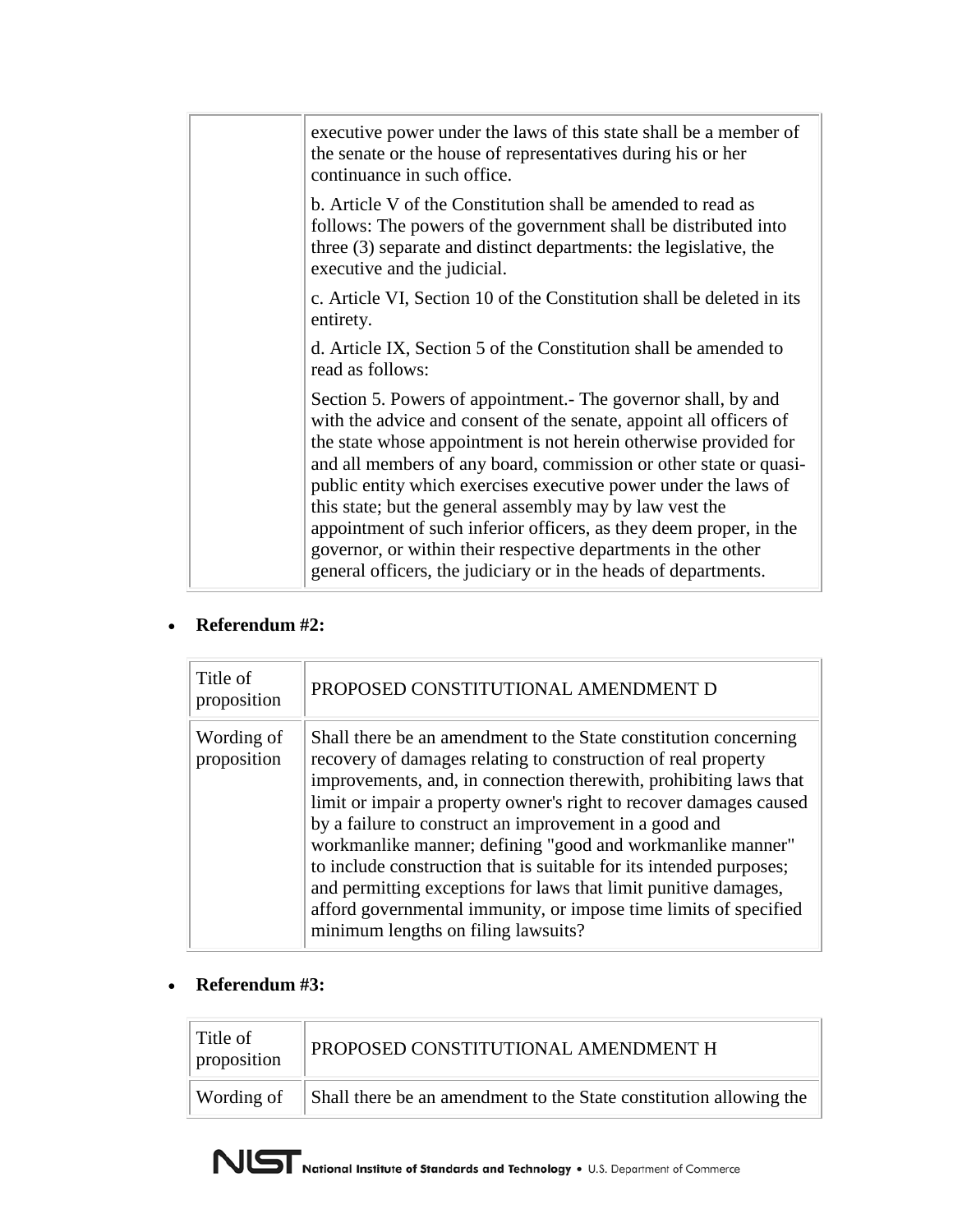| proposition | State legislature to enact laws limiting the amount of damages for<br>noneconomic loss that could be awarded for injury or death caused<br>by a health care provider? "Noneconomic loss" generally includes,<br>but is not limited to, losses such as pain and suffering,<br>inconvenience, mental anguish, loss of capacity for enjoyment of<br>life, loss of consortium, and other losses the claimant is entitled to<br>recover as damages under general law.                                                                                                                                                                                                                                               |
|-------------|----------------------------------------------------------------------------------------------------------------------------------------------------------------------------------------------------------------------------------------------------------------------------------------------------------------------------------------------------------------------------------------------------------------------------------------------------------------------------------------------------------------------------------------------------------------------------------------------------------------------------------------------------------------------------------------------------------------|
|             | This amendment will not in any way affect the recovery of<br>damages for ecomonic loss under State law. "Economic loss"<br>generally includes, but is not limited to, monetary losses such as<br>past and future medical expenses, loss of past and future earnings,<br>loss of use of property, costs of repair or replacement, the<br>economic value of domestic services, loss of employment or<br>business opportunities. This amendment will not in any way affect<br>the recovery of any additional damages known under State law as<br>exemplary or punitive damages, which are damages allowed by<br>law to punish a defendant and to deter persons from engaging in<br>similar conduct in the future. |

## • **Referendum #4:**

| Title of<br>proposition   | PROPOSED CONSTITUTIONAL AMENDMENT K                                                                                                                                                                                                                                                                                                                                                                                                                                                                                                                                                                                                                                                                                                                                                                                                                                                                                                                                                                                                                                                                                             |
|---------------------------|---------------------------------------------------------------------------------------------------------------------------------------------------------------------------------------------------------------------------------------------------------------------------------------------------------------------------------------------------------------------------------------------------------------------------------------------------------------------------------------------------------------------------------------------------------------------------------------------------------------------------------------------------------------------------------------------------------------------------------------------------------------------------------------------------------------------------------------------------------------------------------------------------------------------------------------------------------------------------------------------------------------------------------------------------------------------------------------------------------------------------------|
| Wording of<br>proposition | Shall there be an amendment to the State constitution authorizing<br>Madison and Fromwit Counties to hold referenda on whether to<br>authorize slot machines in existing, licensed parimutuel facilities<br>(thoroughbred and harness racing, greyhound racing, and jai alai)<br>that have conducted live racing or games in that county during<br>each of the last two calendar years before effective date of this<br>amendment? The Legislature may tax slot machine revenues, and<br>any such taxes must supplement public education funding<br>statewide. Requires implementing legislation.<br>This amendment alone has no fiscal impact on government. If slot<br>machines are authorized in Madison or Fromwit counties,<br>governmental costs associated with additional gambling will<br>increase by an unknown amount and local sales tax-related<br>revenues will be reduced by \$5 million to \$8 million annually. If<br>the Legislature also chooses to tax slot machine revenues, state tax<br>revenues from Madison and Fromwit counties combined would<br>range from \$200 million to \$500 million annually. |